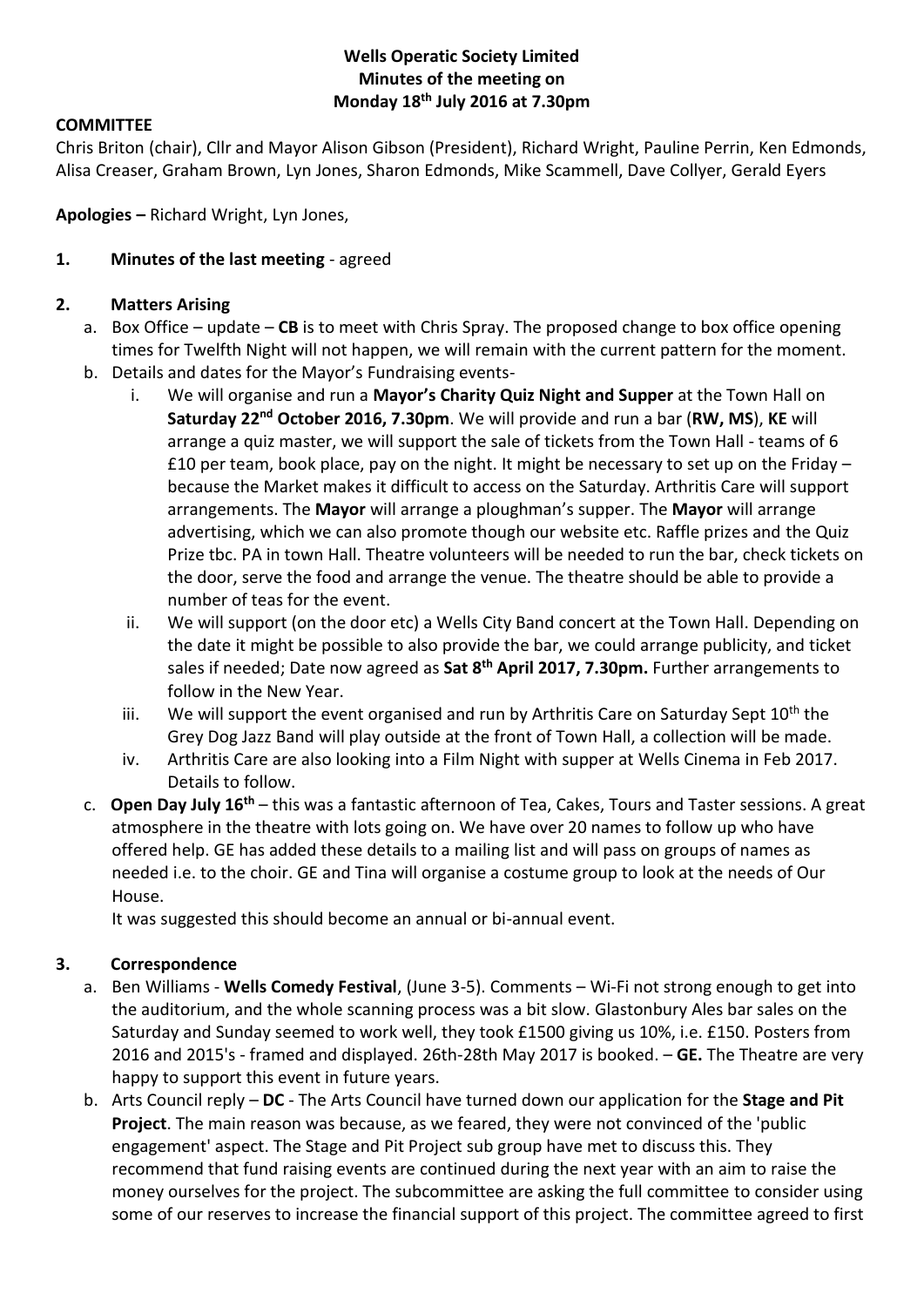look at the wider demands of the theatre – especially seating, and those issues identified on the maintenance plan. (See 7e below). To be discussed further at the next committee meeting.

## **4. Treasurer's Report**

- a. BOVTS A Midsummer Night's Dream 62% sales, income £872, costs £610 (70/30 split with BOVTS) Profit £262
- b. Membership payment dates / annual renewal Do we have to stick with everyone renewing membership during January, even for those who join at other times in the year? It was agreed that we should move to a system where the website will remind members that their  $12<sup>th</sup>$  month membership is running out. Agreed to wait until the discussion about the website management is settled before implementing this change.

# **5. Membership**

- a. New members Twelfth Night applications. Kevin Hardacre – ordinary, agreed Niamh McGrogan – ordinary, agreed Susan King – Social, agreed subject to payment (application on the board)
- b. AGM **Friday 24th March 2017.**
- c. Dinner Dance date and time to be confirmed **AC - ongoing**

## **6. Publicity**

Twelfth Night arrangements - ongoing posters, fliers. GE waiting for banner and billboard designs. **KE** to ask Nick Barlow to upload pictures to Facebook.

### **7. Theatre Renovations**

- a. The Stage and Pit Project. see 3b above
- b. Bar lighting **MS -** ongoing
- c. Roof and gutters we agreed to ask Mark Wall to inspect and recommend any work that needed to be done. Waiting to hear. **GE**
- d. PAT testing **MS** ongoing
- e. Maintenance plan. GE and CB to arrange a time when MW can join them for an inspection of the building. Items to cover are identified on the plan, (plus c above). **CB** to report back at the next meeting.
- f. Bishops will be asked to quote for a new mains lighting starter switch, to be positioned in the lighting box, rather than using the metal contact switch in the rehearsal room. **GB** ongoing
- g. Fire / Emergency procedures. We need a named person to oversee. **GE** to check with Chris Spray.
- h. Wi-Fi code. Access to the Wi-Fi code should remain limited to those that need to know. Enquiries through GE please.

# **8. Productions/Trifold/Hire**

**Show Target setting** – Show targets for 2017 were set as shown below. As before these are targets for producers to set show budgets. Each production is considered on an individual basis.

|      |                                | target     |      | actual    |
|------|--------------------------------|------------|------|-----------|
|      | Inspector Drake & the Perfekt  |            |      |           |
| 2016 | Crime                          | £1,950.00  | 15%  | £1,515.90 |
|      | Return to the Forbidden Planet | £1,040.00  | 8%   | £1,264.04 |
|      | <b>Twelfth Night</b>           | £1,950.00  | 15%  |           |
|      | Jack and the Beanstalk         | £8,060.00  | 62%  |           |
|      | Running cost per annum         | £13,000.00 | 100% |           |
| 2017 | Play -March                    | £1,560.00  | 12%  |           |
|      | Our House                      | £1,040.00  | 8%   |           |
|      | September                      | £1,820.00  | 14%  |           |
|      | Pantomime                      | £8,580.00  | 66%  |           |
|      | Running cost per annum         | £13,000.00 | 100% |           |